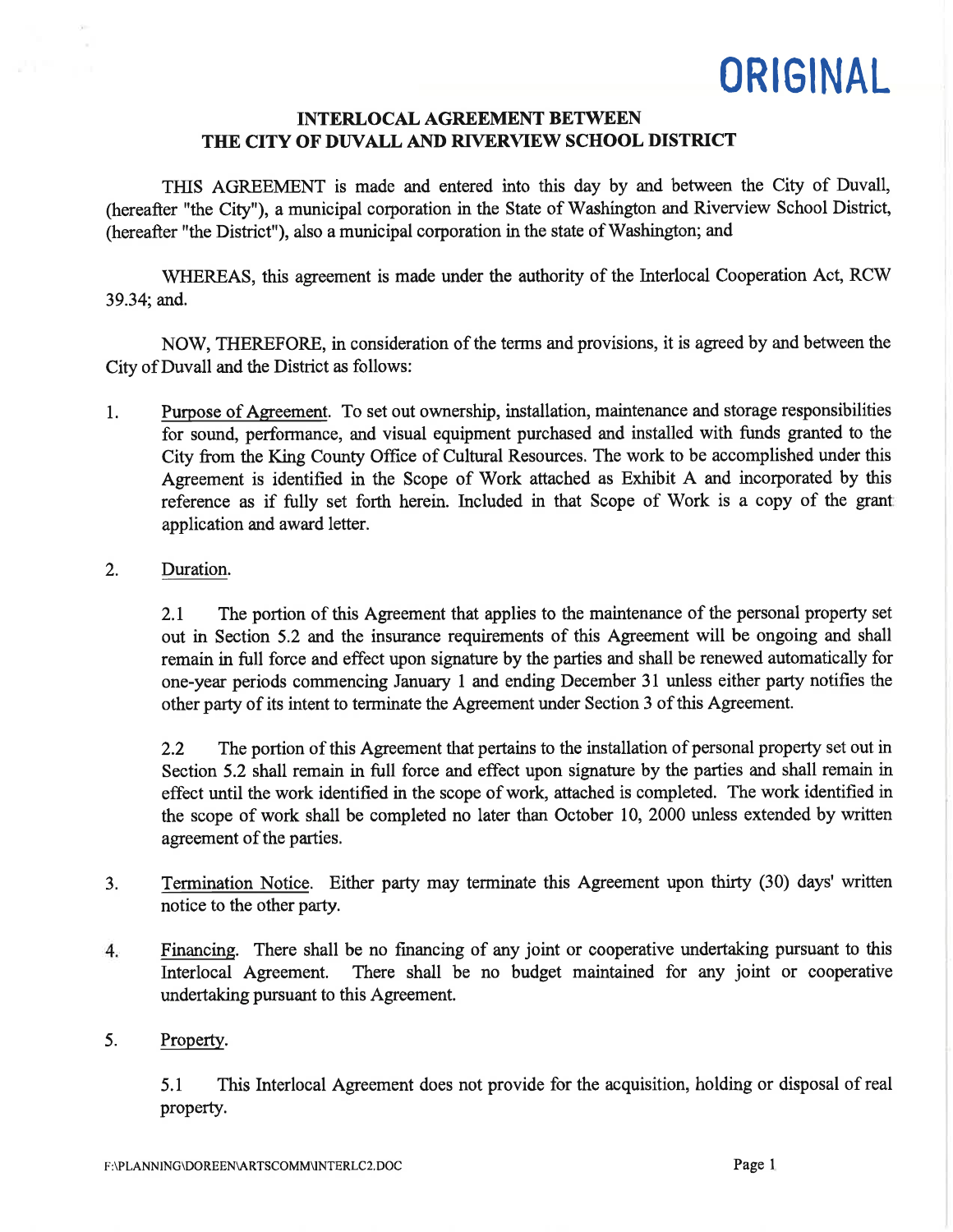5.2 This Interlocal Agreement does provide for the holding of personal property. The City has been granted funds for the purchase and installation of the items listed on Exhibit A, or similar items as determined to meet the sound needs of the performing arts facility at Cedarcrest High School. The sound equipment, other than the headsets, and projection screen, shall be permanently installed in the performing arts center at Cedarcrest High School and the District shall be responsible for the safety of these items. The District shall also be responsible for insuring all of the equipment shown on Exhibit A.

5.3 This Agreement provides for the locked storage of the "Clear Com Headsets" in a secure location at the performing arts facility or in another secure location acceptable to the City and the District.

5.4 This Agreement provides for the storage of the "Marley Dance Floor" at the performing arts facility or in another secure location acceptable to the City and the District.

5.5 This Agreement provides for the maintenance of the equipment in Exhibit A. The District shall be responsible for coordinating all maintenance needs for the equipment with the appropriate providers. Funding of maintenance and routine repair shall be equally shared between the City and the District.

- 6. Use of Equipment. Use of the equipment for performing arts events shall be coordinated between the District and the Duvall Arts Commission.
- 7. Joint Administrative Board. No separate legal or administrative entity is created by this Agreement. To the extent necessary, this Interlocal Agreement shall be administered by the City Hall Administrator for the City of Duvall or her designee, and the Riverview School District Superintendent, for the District or her/his designee
- Performance Monitoring Committee. No performance monitoring committee shall be created under this Agreement. In the event that issues arise related to this Interlocal Agreement, <sup>a</sup> representative of the Duvall Arts Commission, the District, and the City shall meet at a mutually convenient time and location to resolve those issues. 8.
- Indemnification. 9.

9.1 The District shall indemnify and hold harmless the City of Duvall and its officers, agents, and employees, or any of them from any and all claims, actions, suits, liability, loss, costs, expenses, and damages of any nature whatsoever, by any reason of or arising out of any act or omission of the District, its officers, agents, and employees, or any of them relating to or arising out of the performance of this contract. In the event that any suit based upon such a claim, action, loss, or damage is brought against the City of Duvall, the District shall defend the same at its sole cost and expense, provided that the City retains the right to participate in said suit if any principle of governmental or public law is involved; and if final judgment be rendered against the City of Duvall, and its officers, agents, and employees, or any of them, or jointly against the City of Duvall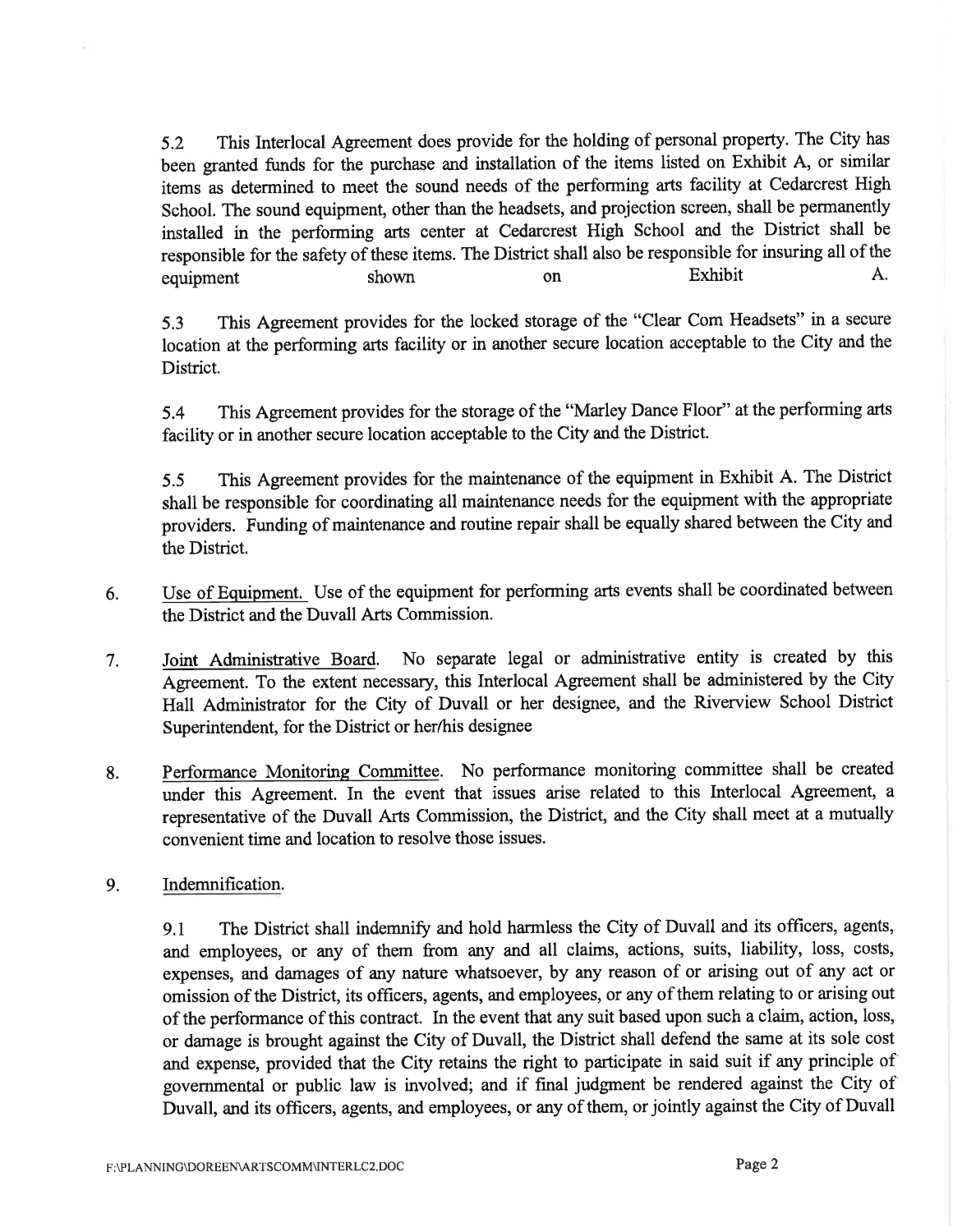and the District and their respective offrcers, agents, and employees, or any of them, then the District shall satisfy the same.

9.2 The City of Duvall shall indemnify and hold harmless the District and its officers, agents, and employees, or any of them from any and all claims, actions, suits, liability, loss, costs, expenses, and damages of any nature whatsoever, by any reason of or arising out of any act or omission of the City of Duvall, its offrcers, agents, and employees, or any of them relating to or arising out of the performance of this contract. In the event that any suit based upon such a claim, action, loss, or damage is brought against the District, the City of Duvall shall defend the same at its sole cost and expense; provided that the District retains the right to participate in said suit if any principle of governmental or public law is involved; and if final judgment be rendered against the District, and its officers, agents, and employees, or any of them, or jointly against the District and the City of Duvall and their respective officers, agents, and employees, or any of them, the City of Duvall shall satisfy the same

IN WITNESS WHEREOF, the parties have caused this Agreement to be executed.

CITY OF DWALL un Glen/Kuntz, Mayor

Riverview School District

Dick Giger Superintendent

 $9 - 38 - 00$ 

Date **Date** Date **Date** 

Lisa Marshall, City Attorney

l0-ta-od

Date Date Date

Approved as to Form: Approved as to Form:

District Attorney